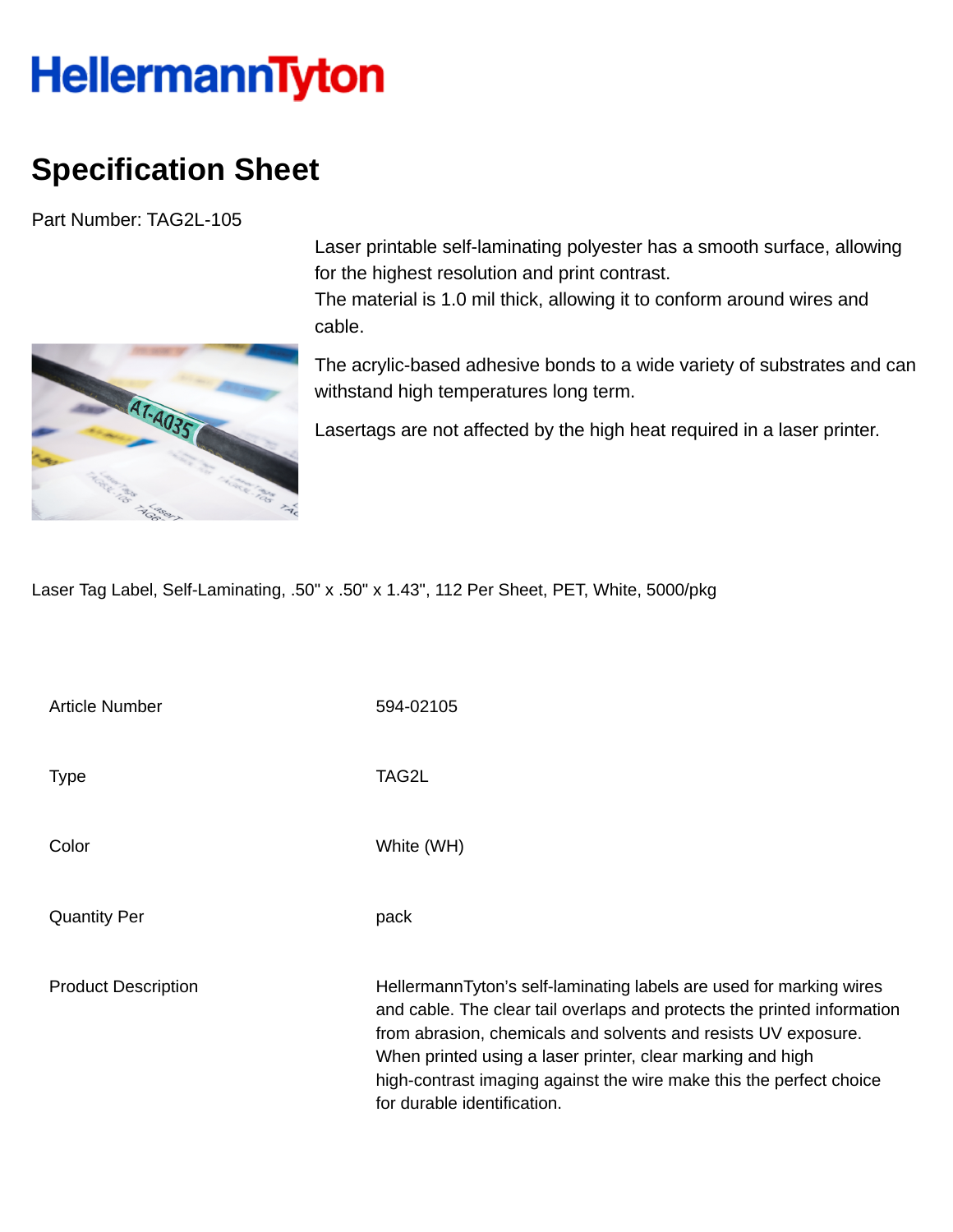| <b>Short Description</b>               | Laser Tag Label, Self-Laminating, .50" x .50" x 1.43", 112 Per Sheet,<br>PET, White, 5000/pkg |
|----------------------------------------|-----------------------------------------------------------------------------------------------|
| <b>Global Part Name</b>                | <b>TAG2L-105-WH</b>                                                                           |
|                                        |                                                                                               |
| Width W (Imperial)                     | 0.5                                                                                           |
| Width W (Metric)                       | 12.7                                                                                          |
| <b>Bundle Diameter Min (Imperial)</b>  | 0.149                                                                                         |
| <b>Bundle Diameter Min (Metric)</b>    | 3.80                                                                                          |
| <b>Bundle Diameter Max (Imperial)</b>  | 0.29                                                                                          |
| <b>Bundle Diameter Max (Metric)</b>    | 7.60                                                                                          |
| Thickness T (Metric)                   | 35.0                                                                                          |
| Width of Liner (Metric)                | 215.00                                                                                        |
| Width of Liner (Imperial)              | 8.5                                                                                           |
| <b>Outside Diameter Max (Imperial)</b> | 0.149                                                                                         |
| <b>Outside Diameter Min (Metric)</b>   | 3.8                                                                                           |
| <b>Outside Diameter Min (Imperial)</b> | 0.29                                                                                          |
| <b>Outside Diameter Max (Metric)</b>   | 7.60                                                                                          |